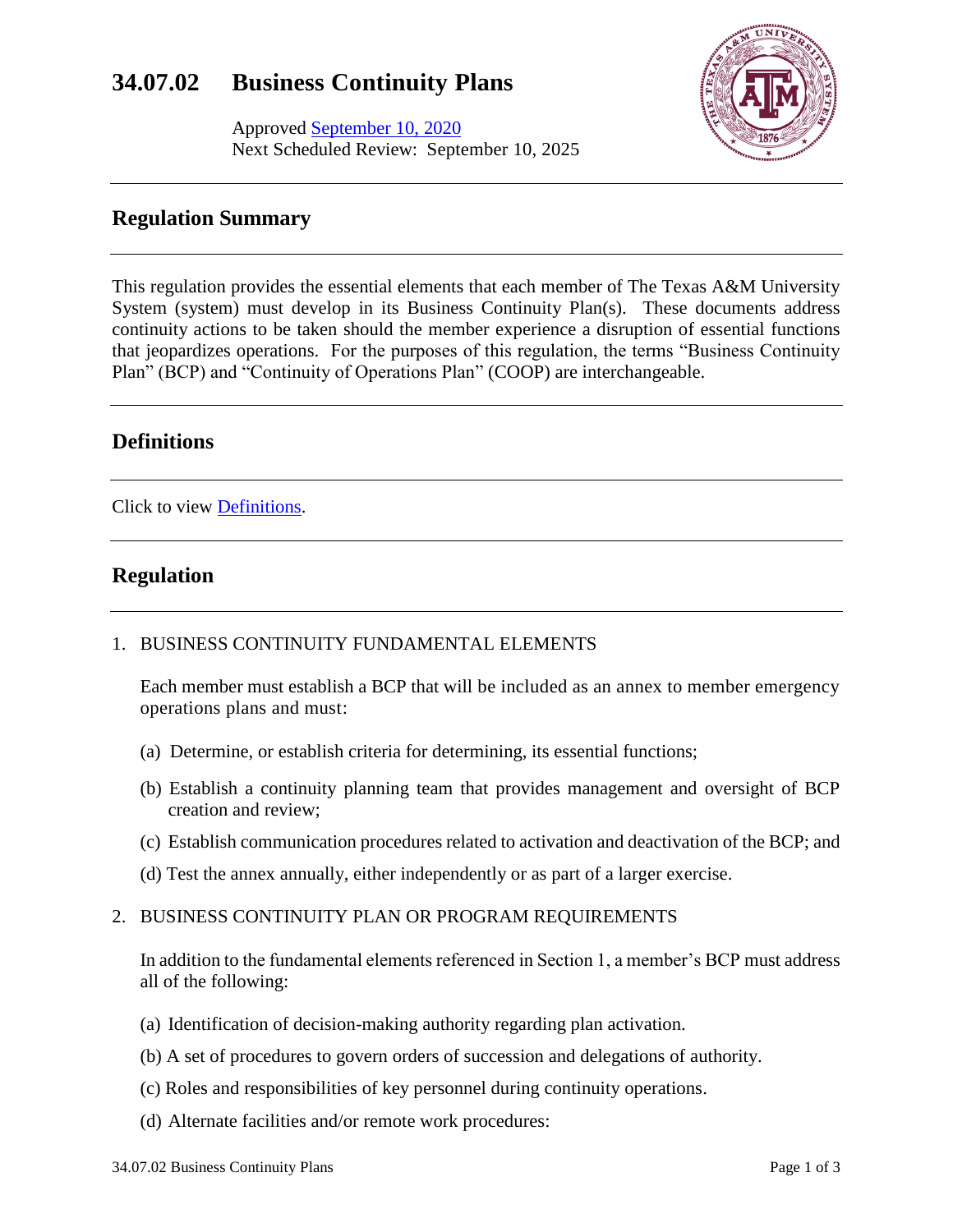- (1) If the use of alternate facilities is necessary, contracts/memoranda of agreement/memoranda of understanding for the use of such facilities must be obtained and included or referenced in the BCP annex. These contracts must be designated as essential records.
- (2) If the use of remote or telework is necessary, the plan must contain procedures for the transition to remote work that addresses internet access and IT security requirements as well as remote data and software access requirements.
- (e) Procedures for the identification and procurement of resources necessary to maintain essential functions during a continuity event.
- (f) Protection of essential/vital records to include:
	- (1) Procedures determining where vital records are stored and backed up, and procedures to ensure they are available for use within the required times.
	- (2) Procedures for naming and mapping vital electronic records. Existing processes can be used to fulfill this requirement if already established.

#### 3. PLAN SUBMISSION AND REPORTING

- 3.1 Each member must submit a current copy of its BCP annex on the same time schedule as the Emergency Management Plan in accordance with System Policy *34.07.01, Emergency Management Plans*.
- 3.2 Submissions and reporting as described herein must be made through the System Office of Environment, Safety & Security.
- 3.3 To the extent allowed by law, member BCPs and any associated vital records are classified as confidential information.

### **Related Statutes, Policies, or Requirements**

System Policy *[34.07, Emergency Management](http://policies.tamus.edu/34-07.pdf)*

System Regulation *[34.07.01, Emergency Management Plans](http://policies.tamus.edu/34-07-01.pdf)*

[National Fire Protection Association \(NFPA\) 1600 –](https://www.nfpa.org/codes-and-standards/all-codes-and-standards/list-of-codes-and-standards/detail?code=1600) Standard on Continuity, Emergency, and [Crisis Management, 2019](https://www.nfpa.org/codes-and-standards/all-codes-and-standards/list-of-codes-and-standards/detail?code=1600)

[FEMA Continuity Guidance Circular, 2018](https://www.fema.gov/media-library-data/1520878493235-1b9685b2d01d811abfd23da960d45e4f/ContinuityGuidanceCircularMarch2018.pdf)

### **Member Rule Requirements**

A rule is not required to supplement this regulation.